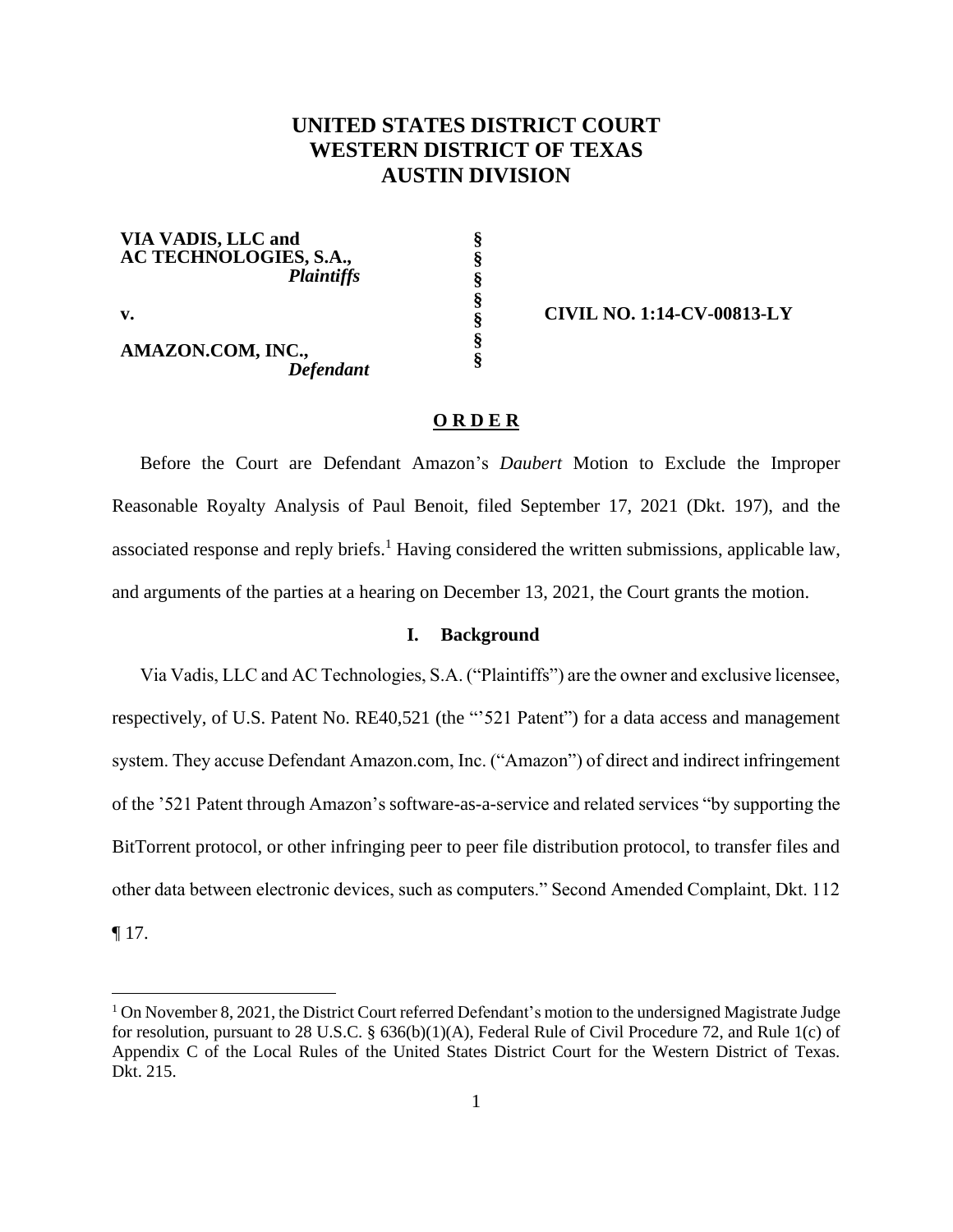Amazon now moves the Court to exclude the opinion of Plaintiffs' damages expert, Paul Benoit. Amazon argues that Benoit improperly based his damages theory on revenue for Amazon's entire cloud storage service (Simple Storage Service, or "S3"), even though the non-accused features of that service account for more than 99.999 percent of its revenue. Dkt. 197 at 5. While the accused feature generated less than \$250,000 since 2008, Benoit opines that the reasonable royalty is more than \$30 million, a number Amazon calls "vastly inflated." *Id.* Plaintiffs oppose Amazon's motion.

### **II. Legal Standard**

In *Daubert v. Merrell Dow Pharmaceuticals*, 509 U.S. 579, 589 (1993), the Supreme Court

held that trial judges must ensure that scientific testimony or evidence is not only relevant, but also

reliable. Subsequently, Rule 702 of the Federal Rules of Evidence was amended to provide that:

A witness who is qualified as an expert by knowledge, skill, experience, training, or education may testify in the form of an opinion or otherwise if:

- (a) the expert's scientific, technical, or other specialized knowledge will help the trier of fact to understand the evidence or to determine a fact in issue;
- (b) the testimony is based on sufficient facts or data;
- (c) the testimony is the product of reliable principles and methods; and
- (d) the expert has reliably applied the principles and methods to the facts of the case.

The Rule 702 and *Daubert* analysis applies to all proposed expert testimony, including nonscientific "technical" and other "specialized knowledge." *Kumho Tire Co. v. Carmichael*, 526 U.S. 137, 141 (1999).

The Supreme Court has interpreted this rule as imposing a "gatekeeping role" on district courts, tasking them with "ensuring that an expert's testimony both rests on a reliable foundation and is relevant to the task at hand." *Daubert*, 509 U.S. at 597. Under *Daubert*, expert testimony is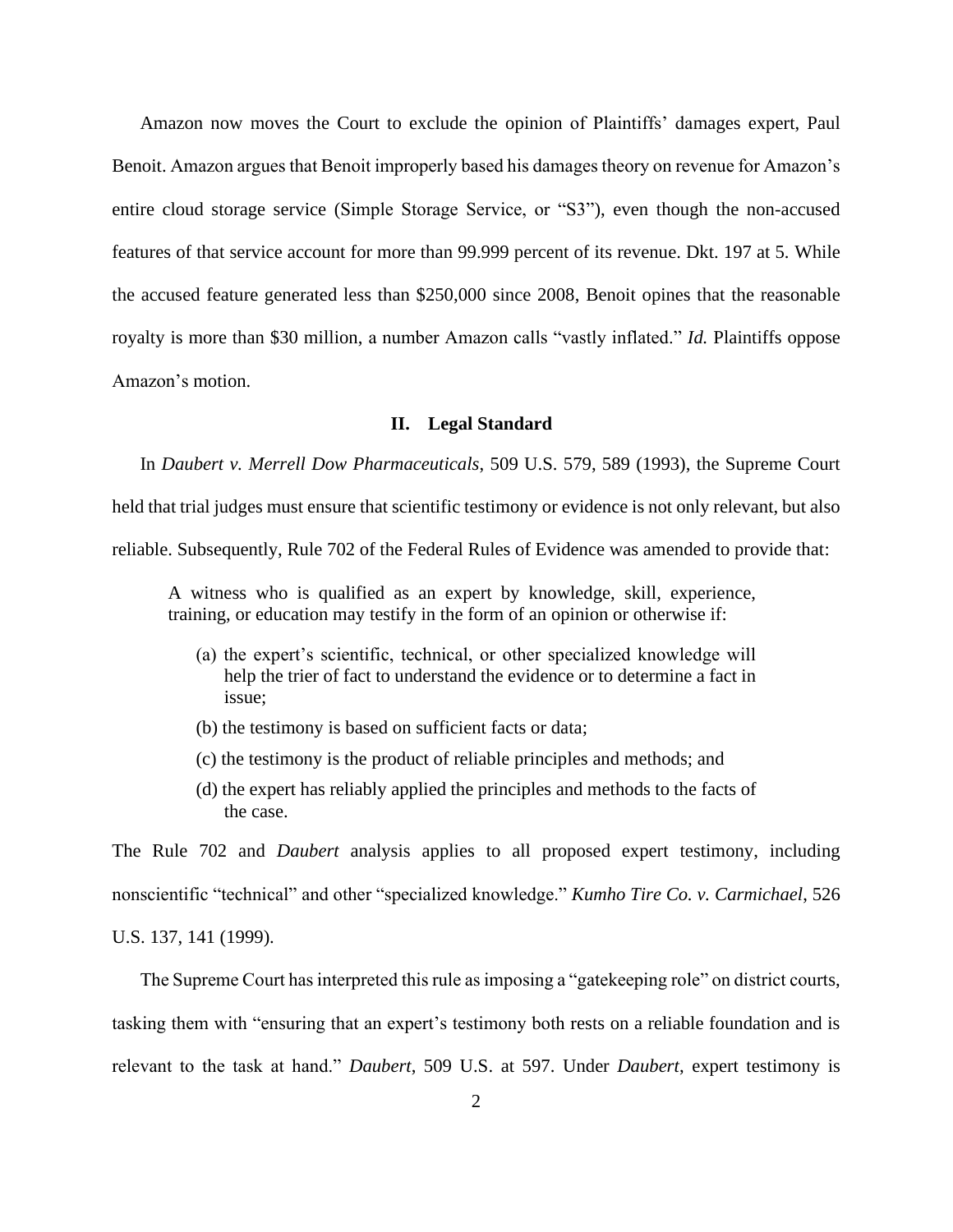admissible only if the proponent demonstrates that (1) the expert is qualified; (2) the evidence is relevant; and (3) the evidence is reliable. *See Moore v. Ashland Chem. Inc.*, 151 F.3d 269, 276 (5th Cir. 1998); *Watkins v. Telsmith, Inc.*, 121 F.3d 984, 989 (5th Cir. 1997). The overarching focus of a *Daubert* inquiry is the "validity and thus evidentiary relevance and reliability—of the principles that underlie a proposed submission." *Watkins*, 121 F.3d at 989 (quoting *Daubert*, 509 U.S. at 594-95). The reliability prong mandates that expert opinion "be grounded in the methods and procedures of science and . . . be more than unsupported speculation or subjective belief." *Johnson v. Arkema, Inc.*, 685 F.3d 452, 459 (5th Cir. 2012) (citation omitted). "The relevance prong requires the proponent to demonstrate that the expert's reasoning or methodology can be properly applied to the facts in issue." *Id.* (internal quotation marks and citation omitted).

Notwithstanding the testing of an expert's qualification, reliability, and admissibility, "the rejection of expert testimony is the exception rather than the rule." FED. R. EVID. 702 advisory committee's note to 2000 amendment. "Vigorous cross-examination, presentation of contrary evidence, and careful instruction on burden of proof are the traditional and appropriate means of attacking shaky but admissible evidence." *Daubert*, 509 U.S. at 596.

The proponent of expert testimony bears the burden of establishing its reliability. *Sims v. Kia Motors of Am., Inc.*, 839 F.3d 393, 400 (5th Cir. 2016). Because the *Daubert* test focuses on the underlying theory on which the opinion is based, the proponent of expert testimony need not prove that the expert's testimony is correct, but rather that it is reliable. *Moore*, 151 F.3d at 276. It is not the court's role to "judge the expert conclusions themselves." *Williams v. Manitowoc Cranes, L.L.C.*, 898 F.3d 607, 623 (5th Cir. 2018).

> That the gatekeeping role of the judge is limited to excluding testimony based on unreliable principles and methods is particularly essential in the context of patent damages. This court has recognized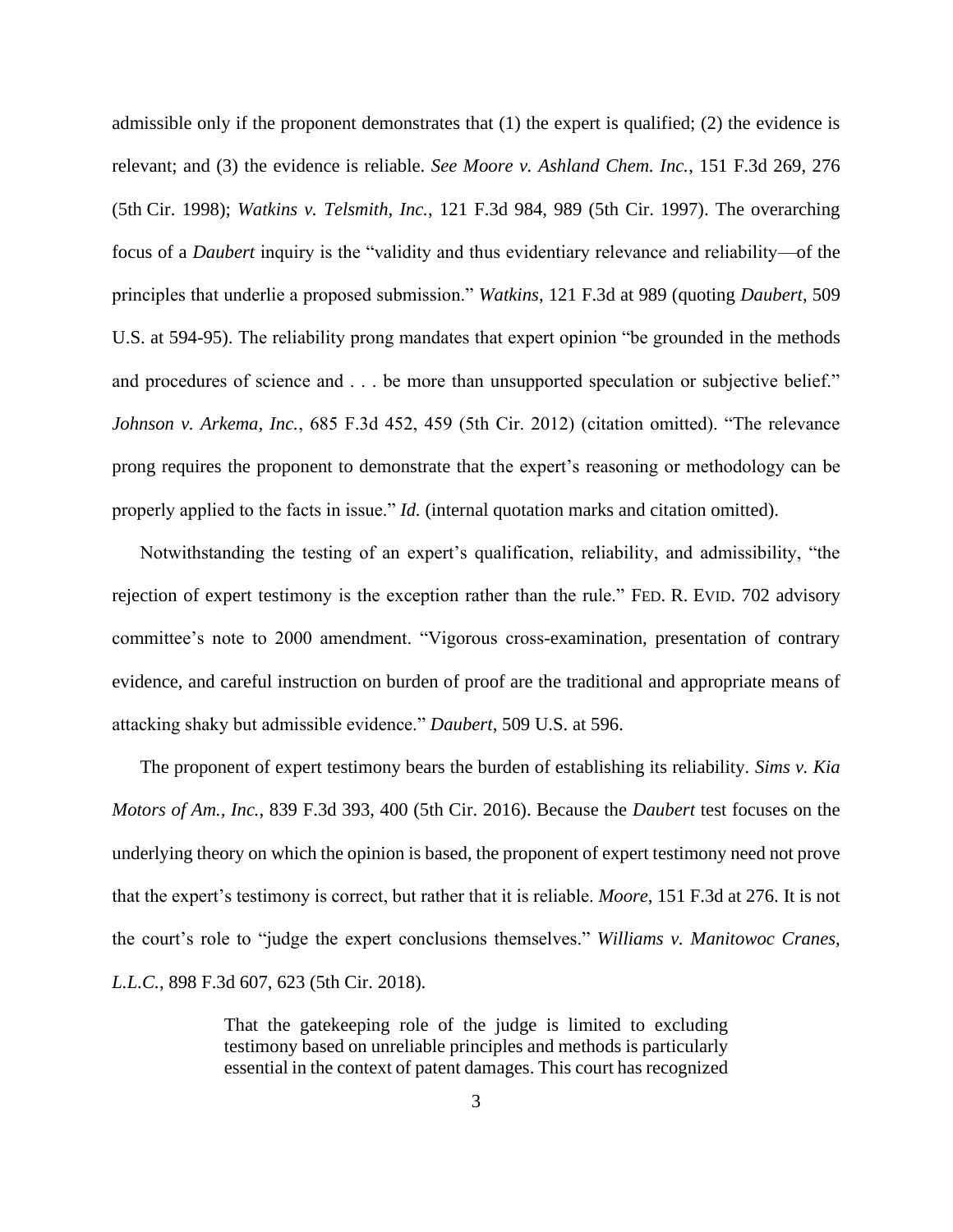that questions regarding which facts are most relevant or reliable to calculating a reasonable royalty are "for the jury."

*Apple Inc. v. Motorola, Inc.*, 757 F.3d 1286, 1315 (Fed. Cir. 2014), *overruled on other grounds by Williamson v. Citrix Online, LLC*, 792 F.3d 1339 (Fed. Cir. 2015); *see also Summit 6, LLC v. Samsung Elecs. Co.*, 802 F.3d 1283, 1296 (Fed. Cir. 2015) ("But where the methodology is reasonable and its data or evidence are sufficiently tied to the facts of the case, the gatekeeping role of the court is satisfied, and the inquiry on the correctness of the methodology and of the results produced thereunder belongs to the factfinder.").

## **III. Analysis**

Amazon contends that Benoit's damages analysis has several errors, including the following:

- 1. There is no factual support for Benoit's assertion that 7 percent of Amazon's S3 revenue was "at risk" without the accused feature, and that Amazon would have lost a specific percentage of the "at risk" revenue.
- 2. Benoit violates the entire market value rule by basing his damages analysis on Amazon's S3 revenue as opposed to the revenue associated with the accused BitTorrent interface.
- 3. The analysis used to split the alleged incremental profits between the parties has been rejected by the Federal Circuit Court of Appeals as unreliable.
- 4. Benoit failed to do any apportionment between the allegedly patented and unpatented features of BitTorrent.

Plaintiffs respond that Benoit "has been qualified as a damages expert numerous times, and his

analysis uses a hypothetical negotiation, working through each of the relevant *Georgia-Pacific*<sup>2</sup>

factors to estimate a reasonable royalty, which has consistently been held to be a reliable method

<sup>2</sup> *Georgia-Pacific Corp. v. United States Plywood Corp.*, 318 F. Supp. 1116 (S.D.N.Y. 1970).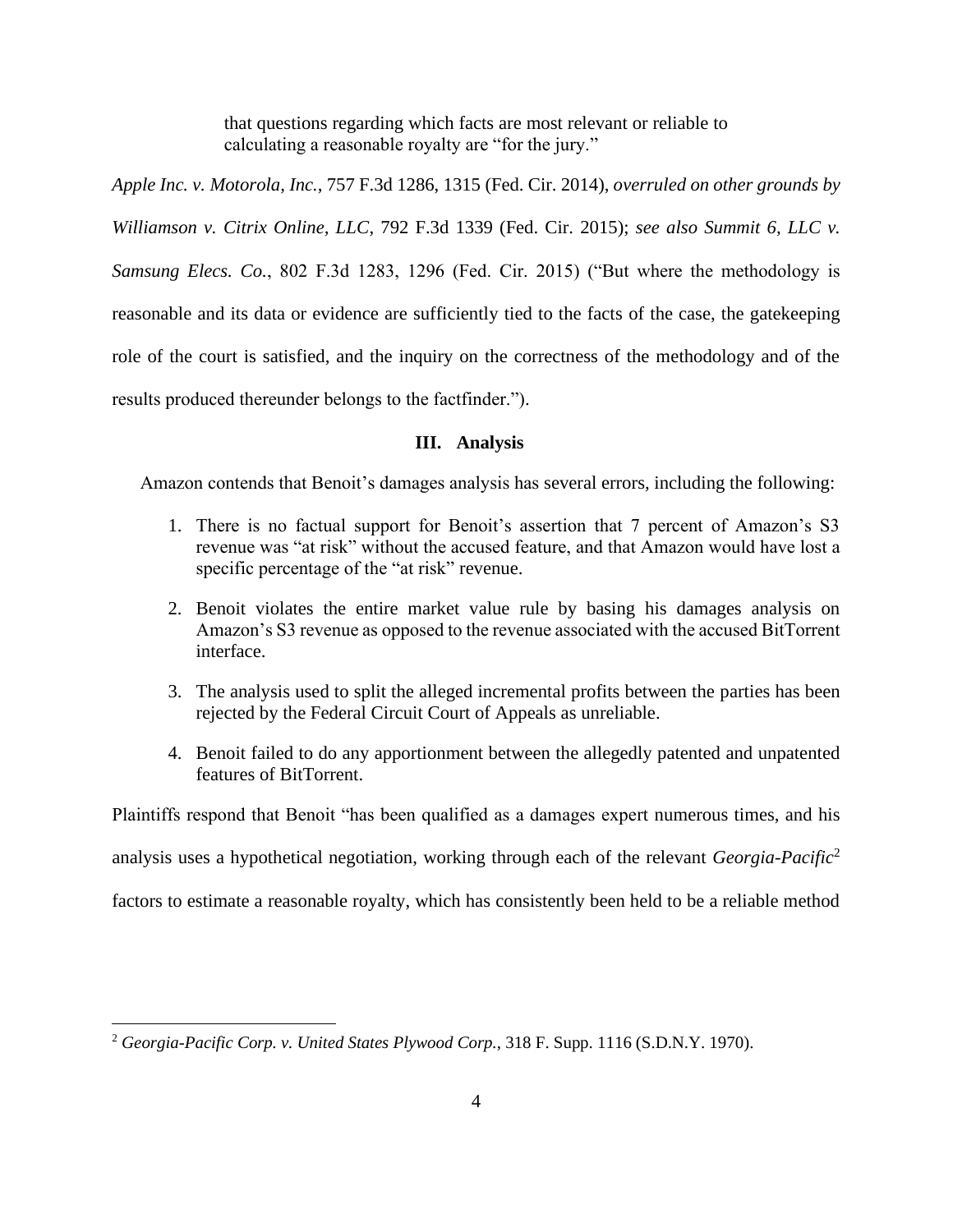by the Federal Circuit." Dkt. 206 at 8 (citing *Summit 6*, 802 F.3d at 1298; *i4i Ltd. P'ship v. Microsoft Corp.*, 598 F.3d 831, 854 (Fed. Cir. 2010)).

#### **A. Apportionment Arguments and Profit Split**

Plaintiffs contend that Amazon's motion should be denied because each of its challenges goes to the weight afforded Benoit's testimony, not its admissibility. The Court agrees with respect to Amazon's challenges listed above as 1, 3, and 4, i.e., the 7 percent "at risk" figure, profit split, and apportionment. Each of these arguments is tied to questions of fact in this case that go to the weight accorded to Benoit's opinions, not to the correctness of his methodology or the admissibility of his opinions under *Daubert*. Accordingly, questions about the factual support for Benoit's methodology would be for Amazon to raise on cross-examination. *See, e.g.*, *Motorola*, 757 F.3d at 1319-20 ("Determinations on admissibility should not supplant the adversarial process; 'shaky' expert testimony may be admissible, assailable by its opponent through cross-examination.") (citation omitted); *Clinicomp Int'l, Inc. v. Athenahealth, Inc.*, 507 F. Supp. 3d 774, 779 (W.D. Tex. 2020) ("Any questions related to the bases and sources of an expert's opinion affect the weight to be assigned that opinion rather than its admissibility and should be left for the jury's consideration. [Amazon] may explore these issues by cross-examination.").

## **B. Whether Plaintiff's Expert Violated the Entire Market Value Rule**

The Court reaches a different conclusion with respect to Amazon's second challenge.

## **1. Reasonable Royalty Patent Damages and the Entire Market Value Rule**

In a suit for patent infringement, a successful plaintiff is entitled to "damages adequate to compensate for the infringement, but in no event less than a reasonable royalty for the use made of the invention by the infringer, together with interest and costs as fixed by the court." 35 U.S.C. § 284. A reasonable royalty must be based on the smallest salable patent-practicing unit.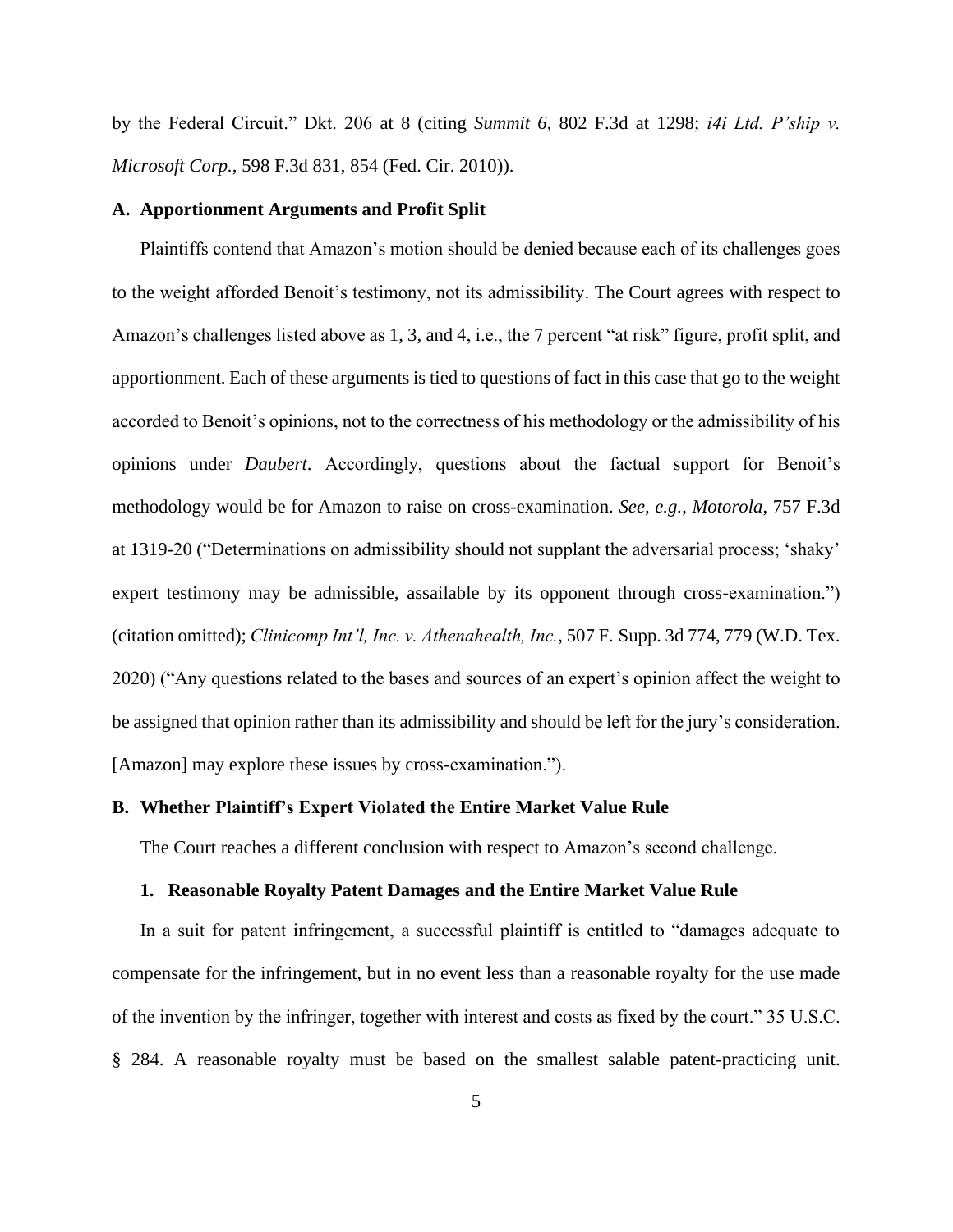*Commonwealth Sci. & Indus. Rsch. Organisation v. Cisco Sys., Inc.*, 809 F.3d 1295, 1302 (Fed. Cir. 2015) ("Fundamentally, the smallest salable patent-practicing unit principle states that a damages model cannot reliably apportion from a royalty base without that base being the smallest salable patent-practicing unit."). Damages may be based on the entire market value of an accused product "only where the patented feature creates the basis for customer demand or substantially create[s] the value of the component parts." *Uniloc USA, Inc. v. Microsoft Corp.*, 632 F.3d 1292, 1318 (Fed. Cir. 2011) (internal quotation marks omitted).

The Federal Circuit Court of Appeals recently summarized the derivation of the entire market rule as follows:

> "[T]he patentee must in every case give evidence tending to separate or apportion . . . the patentee's damages between the patented feature and the unpatented features . . . ." *LaserDynamics, Inc. v. Quanta Comput., Inc.*, 694 F.3d 51, 67 (Fed. Cir. 2012) (cleaned up). Accordingly, where a royalty is at issue, "[n]o matter what the form of the royalty, a patentee must take care to seek only those damages attributable to the infringing features." *VirnetX, Inc. v. Cisco Sys., Inc.*, 767 F.3d 1308, 1326 (Fed. Cir. 2014). And "where multicomponent products are involved, the governing rule is that the ultimate combination of royalty base and royalty rate must reflect the value attributable to the infringing features of the product, and no more." *Ericsson, Inc. v. D-Link Sys., Inc.*, 773 F.3d 1201, 1226 (Fed. Cir. 2014). In other words, "[w]hen the accused infringing products have both patented and unpatented features, measuring this value requires a determination of the value added by such features." *Id.* It follows that "a patentee may assess damages based on the entire market value of the accused product only where the patented feature creates the basis for customer demand or substantially creates the value of the component parts." *VirnetX*, 767 F.3d at 1326 (cleaned up).

*Omega Pats., LLC v. CalAmp Corp.*, 13 F.4th 1361, 1376 (Fed. Cir. 2021); *see also Commonwealth*, 809 F.3d at 1302 ("Under the entire market value rule, if a party can prove that the patented invention drives demand for the accused end product, it can rely on the end product's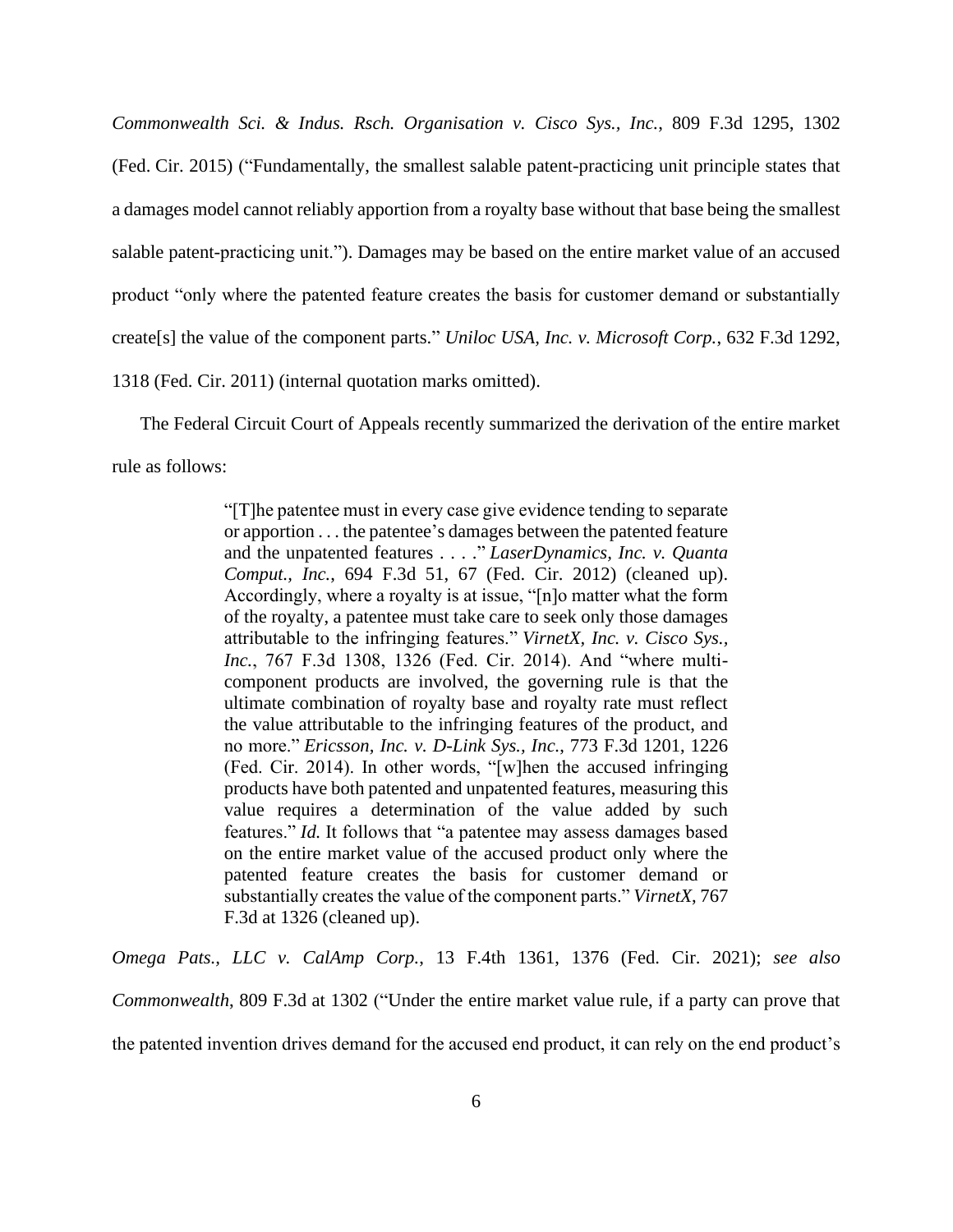entire market value as the royalty base."); *Luhn v. Scott*, No. A-04-CA-521-LY, 2007 WL 9700685, at \*12 (W.D. Tex. Sept. 28, 2007) (stating that, under the entire market value rule, "a patentee may recover damages based on the value of an entire apparatus containing several features, although only one feature is patented, when the feature patented constitutes the basis for customer demand"), *aff'd*, 283 F. App'x 813 (Fed. Cir. 2008).

## **2. Benoit's Analysis Is Based on Amazon's Estimated U.S. S3 Sales**

In his report, Benoit states that Amazon had estimated and forecasted U.S. S3 revenue of \$22 billion from 2008 until expiration of the '521 Patent in 2022. Dkt. 197 at 9; Benoit Expert Report, Dkt. 207-1 (sealed) ¶¶ 43-44, 93. Benoit then applies recent data that 7 percent of Amazon's S3 customers are software developers to estimate that 7 percent of S3 revenue was "at risk" but for Amazon offering a BitTorrent interface. Dkt. 197 at 9-10 (citing Dkt. 207-1 (sealed) ¶ 44). Based on estimates of Amazon's market share, Benoit concludes that Amazon would have kept 43.1 percent of its customers without BitTorrent and calculates Amazon's incremental profit from the alleged infringement to be \$70.9 million. *See* Dkt. 197 at 19; Dkt. 207-1 (sealed) ¶ 104. After allocating the profit between the parties, Benoit concludes that Amazon would have paid a lump-sum royalty to Plaintiffs of \$33.8 million. Dkt. 207-1 (sealed) ¶ 126; *see also* Dkt. 197 at 5 (stating that Benoit "opines that Amazon should have to pay Plaintiffs over 30 million dollars").

In her rebuttal report, Amazon expert Lauren Kindler estimated total S3 revenues due to BitTorrent for the same 2008 to 2022 time frame to be \$223,498. Dkt. 198-1 (sealed) ¶ 33; *see also* Dkt. 197 at 5, 13 (stating that the BitTorrent interface "generated less than \$250,000 in revenue" over the 13-year damages period).<sup>3</sup>

 $3$  Kindler's entire rebuttal expert report, including how she calculated the alternate reasonable royalty of \$224,000 to \$350,000 cited in Plaintiffs' presentation at the oral hearing, is not of record.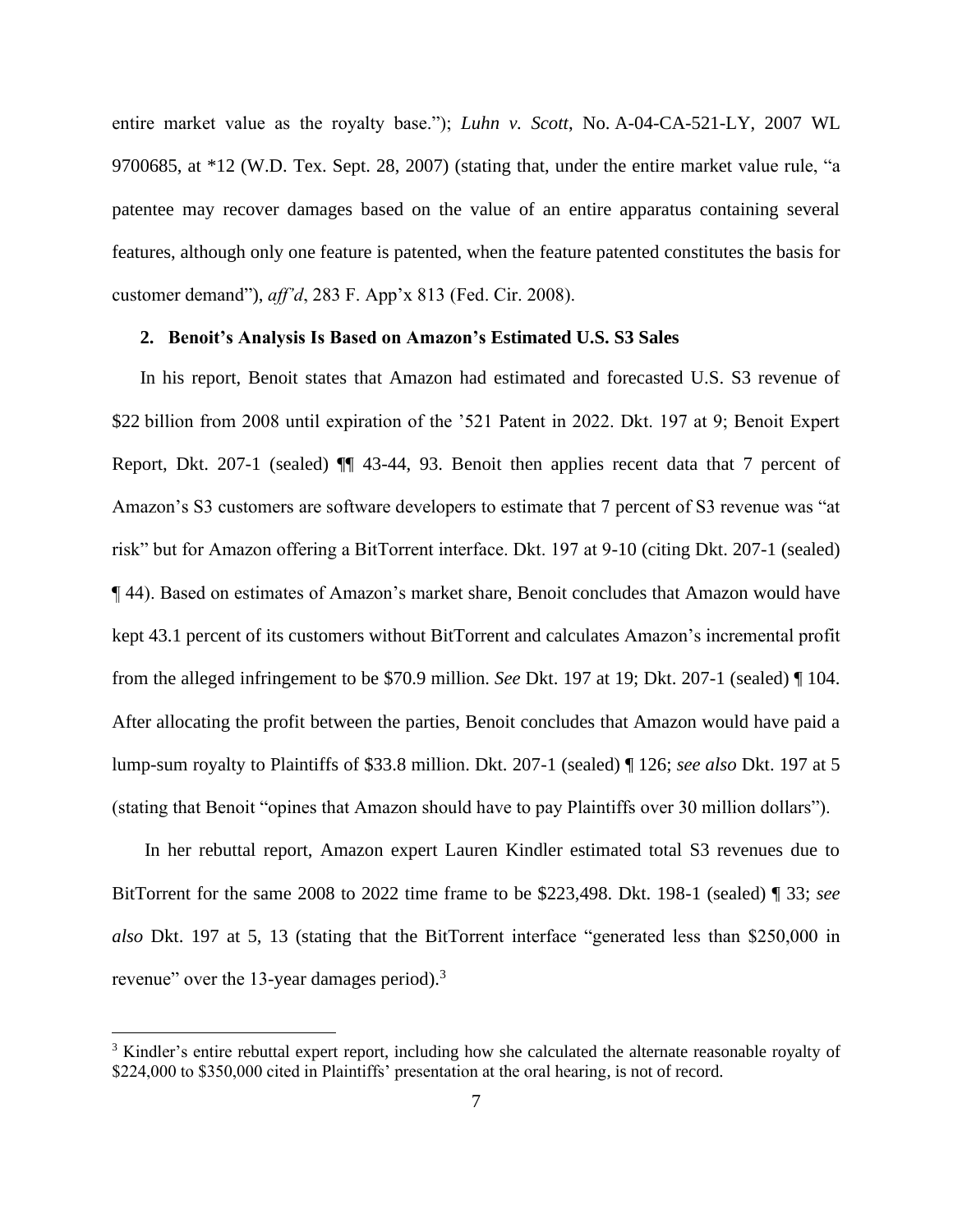### **3. Plaintiff's Expert Violates the Entire Market Value Rule**

Amazon contends that Benoit violates the entire market value rule by basing his damages analysis on Amazon's S3 revenue, "rather than looking to the revenue Amazon received or projected to receive from the usage of the BitTorrent interface." Dkt. 209 at 9. Plaintiffs respond that:

> Mr. Benoit has articulated evidence reflecting the importance of price as a driver of sales of S3 services, and thus the economic footprint of the invention would not only reflect revenue generated from data transmitted via BitTorrent, but also the ability to attract customers to Amazon's S3 by reducing the effective price of the service.

Dkt. 206 at 16 (internal citation omitted). Plaintiffs' single sentence concerning "the importance of price" to Amazon's S3 customers falls far short of meeting its burden to establish that BitTorrent "was the sole driver of consumer demand" for Amazon's entire cloud storage service. *Power Integrations, Inc. v. Fairchild Semiconductor Int'l, Inc.*, 904 F.3d 965, 980 (Fed. Cir. 2018).

Plaintiffs further argue that Benoit's analysis "appropriately apportions the revenues attributable to BitTorrent." Dkt. 206 at 16. Thus, Plaintiffs aver, Benoit "does not rely on the total revenues of S3 to determine the royalty rate or calculate his royalty base." *Id.* at 18. Amazon characterizes Plaintiffs' latter statement as "demonstrably false, as the total revenue of S3 is the starting point for all of his calculations." Dkt. 209 at 11.

The excerpts of record from Benoit's expert report and deposition transcript do not explicitly state what Benoit considered to be the royalty base. They clearly show, however, that Benoit began his reasonable royalty analysis with estimated U.S. S3 revenues, which he apportioned to reflect his calculations of the revenue "at risk" without use of the '521 Patent and Amazon's market share. The heart of the parties' disagreement thus is whether the entire market rule is implicated by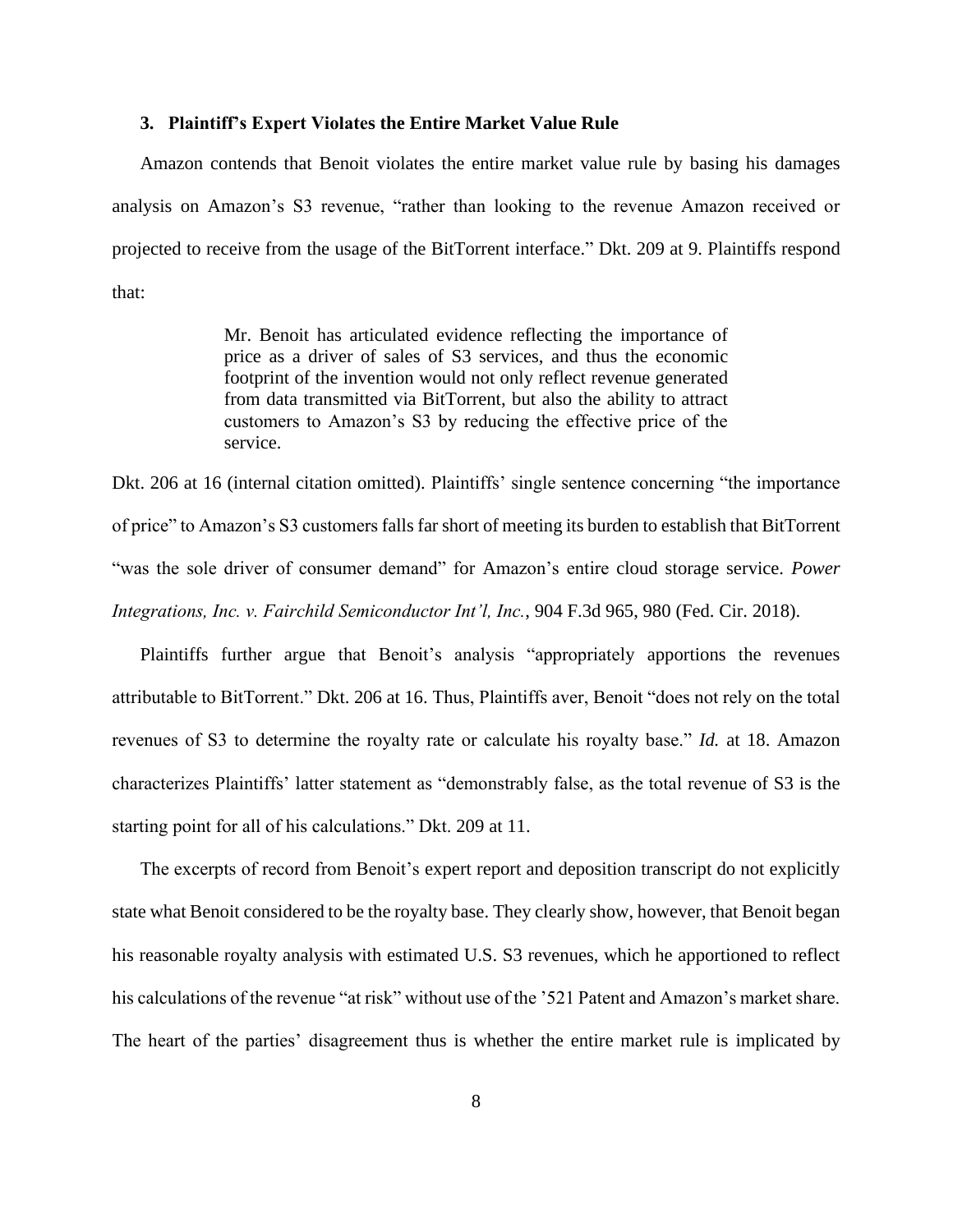starting the royalty calculation with total S3 revenues – notwithstanding subsequent apportionment

– rather than the market value for the BitTorrent service. Dkt. 209 at 11. On the facts of this case,

the Court finds that it is.

In *LaserDynamics*, the Federal Circuit reaffirmed that

in any case involving multi-component products, patentees may not calculate damages based on sales of the entire product, as opposed to the smallest salable patent-practicing unit, without showing that the demand for the entire product is attributable to the patented feature.

Regardless of the chosen royalty rate, one way in which the error of an improperly admitted entire market value rule theory manifests itself is in the disclosure of the revenues earned by the accused infringer associated with a complete product rather than the patented component only. . . . Admission of such overall revenues, which have no demonstrated correlation to the value of the patented feature alone, only serve to make a patentee's proffered damages amount appear modest by comparison, and to artificially inflate the jury's damages calculation beyond that which is "adequate to compensate for the infringement."

694 F.3d at 67-68 (quoting *Uniloc*, 632 F.3d at 1320). The Federal Circuit subsequently stated the

following regarding the starting point for a reasonable royalty calculation:

Where the entire value of a machine as a marketable article is properly and legally attributable to the patented feature, the damages owed to the patentee may be calculated by reference to that value. Where it is not, however, courts must insist on a more realistic starting point for the royalty calculations by juries—often, the smallest salable unit and, at times, even less.

*Ericsson*, 773 F.3d at 1227 (cleaned up).

Plaintiffs correctly argue that apportionment may be addressed "by careful selection of the

royalty base to reflect the value added by the patented feature [or] . . . by adjustment of the royalty

rate so as to discount the value of a product's non-patented features; or by a combination thereof."

Dkt. 206 at 16-17 (quoting *Exmark Mfg. Co. v. Briggs & Stratton Power Prods. Grp., LLC*, 879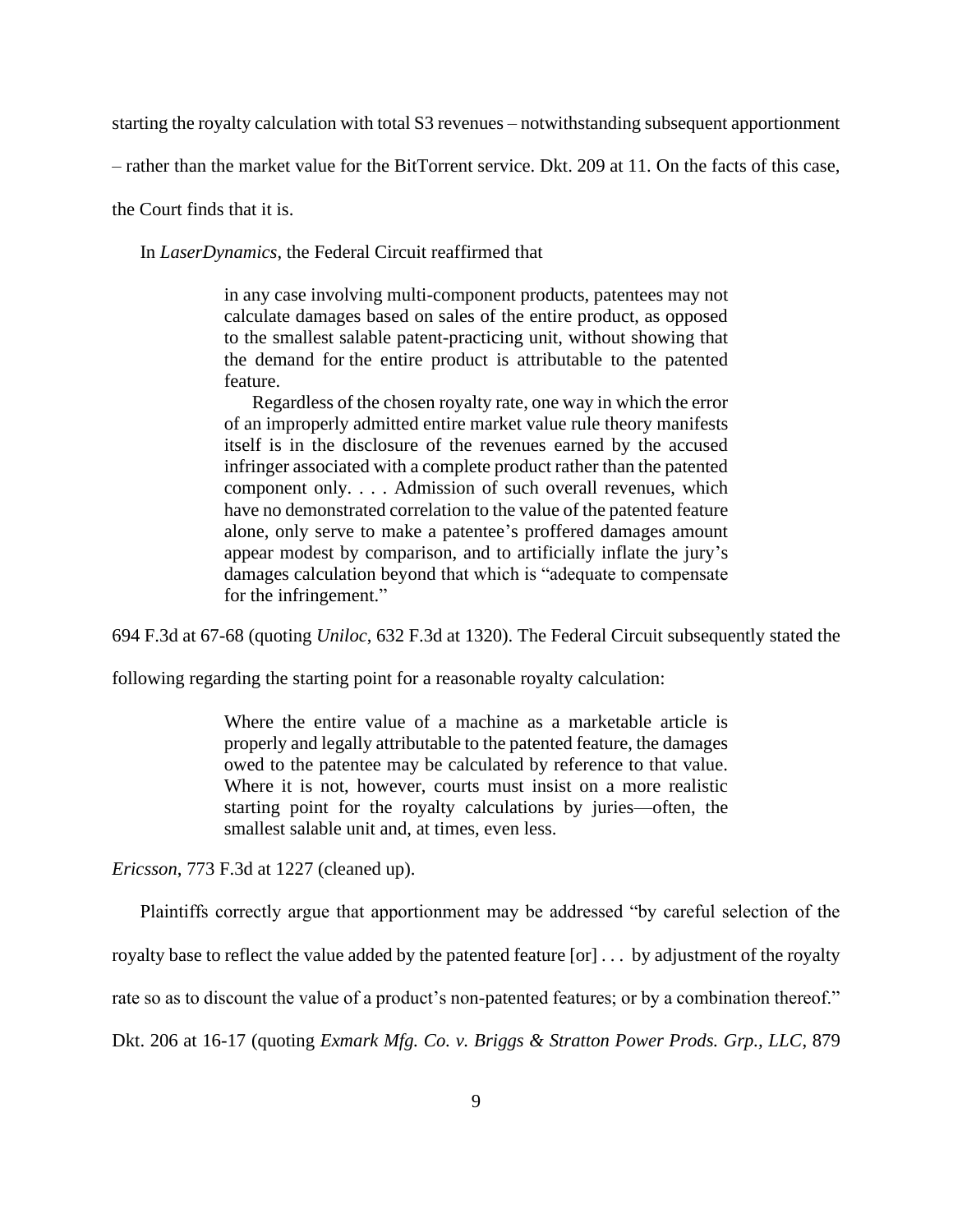F.3d 1332, 1348 (Fed. Cir. 2018)). This case is distinguishable from *Exmark*, however, where using sales of the accused lawn mower as the royalty base was "particularly appropriate . . . because the asserted claim is, in fact, directed to the lawn mower as a whole. . . . There is no unpatented or non-infringing feature of the product." *Exmark*, 879 F.3d at 1348*.* Although using an entire product as a royalty base and apportioning through the royalty rate "is an acceptable methodology," *id.*, Plaintiffs have not met their burden to establish that Amazon's entire S3 sales are an appropriate base in this case.

Here, Benoit's reasonable royalty calculation discloses Amazon's estimated revenues associated with its entire S3 cloud storage services rather than the BitTorrent interface only. *LaserDynamics*, 694 F.3d at 68. A hypothetical *ex ante* negotiation "necessarily involves an element of approximation and uncertainty," *Interactive Pictures Corp. v. Infinite Pictures, Inc.*, 274 F.3d 1371, 1385 (Fed. Cir. 2001) (citation omitted), and the parties did not know in 2006 what the extent of BitTorrent's use by Amazon's S3 customers would prove to be. Nonetheless, where the accused feature generated less than \$250,000 in revenue over 13 years, the court "must insist on a more realistic starting point for the royalty calculations" than \$22 billion. *Ericsson*, 773 F.3d at 1227; *see also Power Integrations*, 904 F.3d at 977 ("We have cautioned against reliance on use of the entire market value of a multi-component product that includes a patented component because it 'cannot help but skew the damages horizon for the jury, regardless of the contribution of the patented component to this revenue.'") (quoting *Uniloc*, 632 F.3d at 1320).

Because Benoit's opinion violates the entire market value rule, it is neither reliable nor relevant to calculation of a reasonable royalty damages award in this case and therefore should be excluded from trial under *Daubert*.